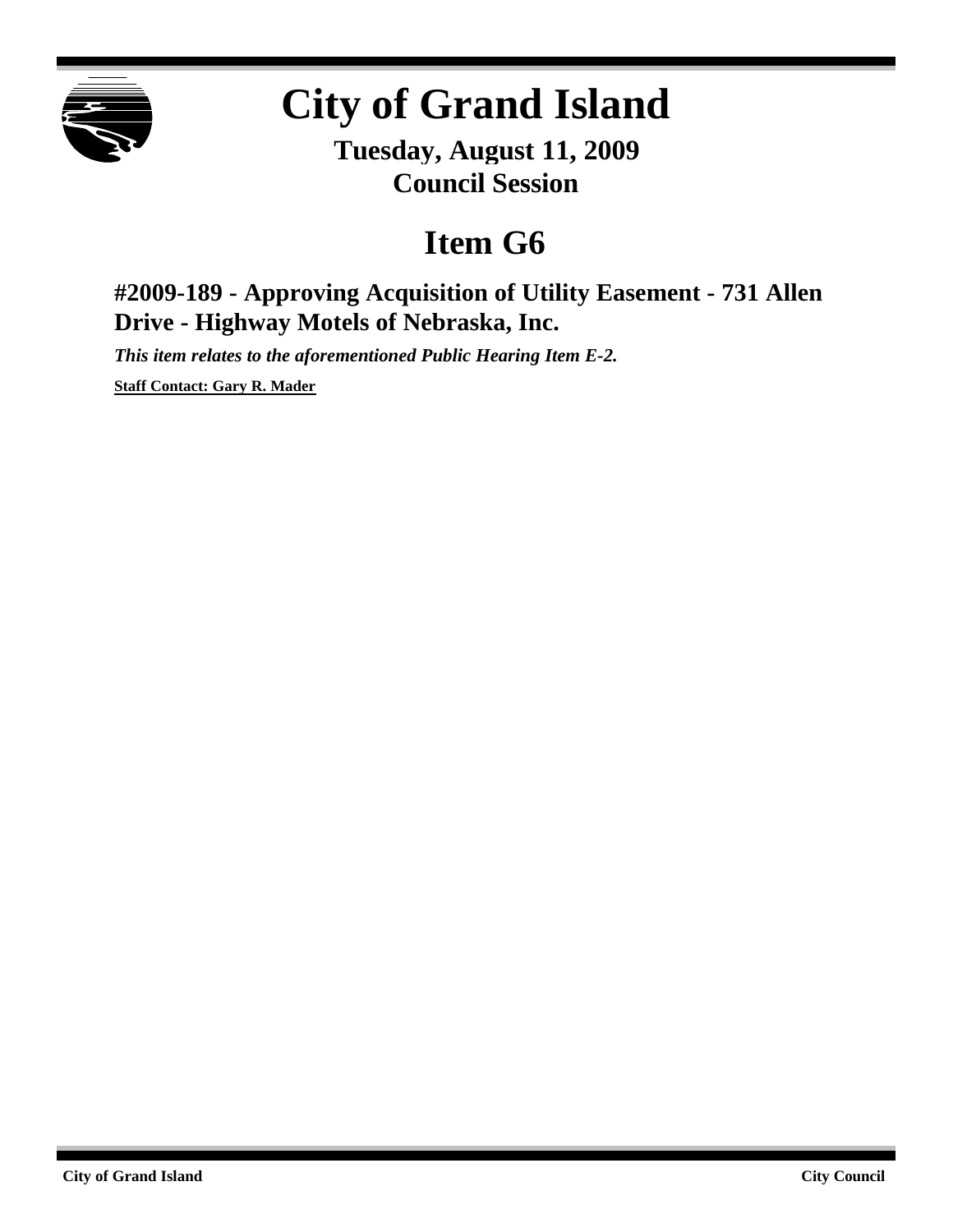## R E S O L U T I O N 2009-189

WHEREAS, a public utility easement is required by the City of Grand Island, from Highway Motels of Nebraska, Inc., to survey, construct, inspect, maintain, repair, replace, relocate, extend, remove, and operate thereon, public utilities and appurtenances, including lines and transformers; and;

WHEREAS, a public hearing was held on August 11, 2009, for the purpose of discussing the proposed acquisition of an easement located in Hall County, Nebraska; and more particularly described as follows:

Commencing at the southeast corner of Lot Two (2) Meadowlark West Fifth Subdivision located in the City of Grand Island, Hall County, Nebraska; thence northerly along the easterly line of said Lot Two (2), a distance of eighty four (84.0) feet to the ACTUAL Point of Beginning; thence westerly, parallel with the northerly line of said Lot Two (2), a distance of one hundred sixteen (116.0) feet; thence northerly, parallel with the easterly line of said Lot Two (2), a distance of twenty (20.0) feet; thence easterly, parallel with the northerly line of said Lot Two (2), a distance of one hundred sixteen (116.0) feet to a point on the easterly line of said Lot Two (2); thence southerly along the easterly line of said Lot Two (2), a distance of twenty (20.0) feet to the said Point of Beginning.

The above-described easement and right-of-way containing 0.053 acres, more or less, as shown on the plat dated 7/29/2009, marked Exhibit "A", attached hereto and incorporated herein by reference,

NOW, THEREFORE, BE IT RESOLVED BY THE MAYOR AND COUNCIL OF THE CITY OF GRAND ISLAND, NEBRASKA, that the City of Grand Island be, and hereby is, authorized to acquire a public utility easement from Highway Motels of Nebraska, Inc.,, on the abovedescribed tract of land.

- - -

Adopted by the City Council of the City of Grand Island, Nebraska, August 11, 2009.

Margaret Hornady, Mayor

\_\_\_\_\_\_\_\_\_\_\_\_\_\_\_\_\_\_\_\_\_\_\_\_\_\_\_\_\_\_\_\_\_\_\_\_\_\_\_

Attest:

RaNae Edwards, City Clerk

\_\_\_\_\_\_\_\_\_\_\_\_\_\_\_\_\_\_\_\_\_\_\_\_\_\_\_\_\_\_\_\_\_\_\_\_\_\_\_